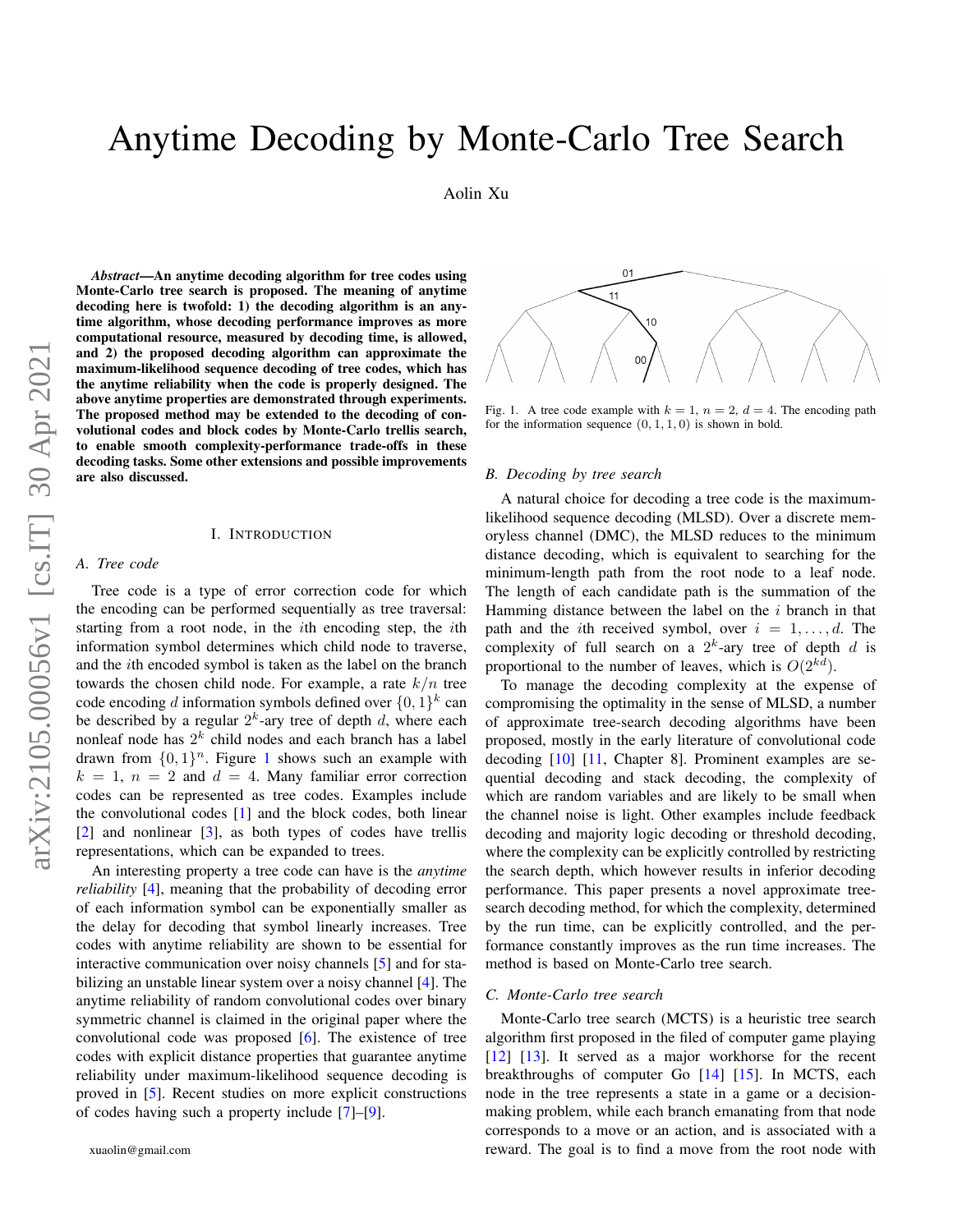the largest expected accumulated reward towards a leaf node. The core ideas behind MCTS are selecting the most promising move at each node while maintaining sufficient exploration during the search, and expanding the search tree based on random samplings of the search space. The major advantage of MCTS is its low complexity. For a  $2^k$ -ary tree of depth d, the complexity of MCTS is  $O(md)$ , where m is the total number of rounds of search to run. This is in contrast to the exponential complexity of  $O(2^{kd})$  for the full tree search.

At the same time, MCTS is an *anytime algorithm*, meaning that it can be stopped at any time and would return the best result it has found so far, and its result gradually improves if more rounds of search are run. Being an anytime algorithm is a desirable feature for the algorithms used in intelligent systems [\[16\]](#page-5-1), as it allows for flexible trade-offs between complexity and performance of an algorithm.

## II. DECODING BY MONTE-CARLO TREE SEARCH

# *A. Tree search as sequential decision making*

As reviewed in Section [I-B,](#page-0-1) for a tree code transmitted over a DMC, the MLSD is equivalent to the minimum-length path search. Searching for a minimum-length path over a tree can be further cast as a sequential decision-making problem as follows. Each node  $s$  in the tree represents a state in this decision-making problem; the branches emanating from this node towards its child nodes represent the available actions  $A(s)$  at this state; and each branch  $a \in A(s)$  is associated with a reward

$$
r(s,a) = n - d_{\mathrm{H}}(x(s,a), \mathbf{y}_i),\tag{1}
$$

where  $d_H$  denotes the Hamming distance,  $x(s, a)$  is the label on the branch  $a$ , and  $y_i$  is the *i*th received encoded symbol, assuming that the branch  $\alpha$  is at depth  $i$  in the tree. At each state, once an action is chosen, the next state becomes the child node where the chosen branch leads to. The goal is to sequentially choose actions from the root node to a leaf node to maximize the accumulated reward.

This sequential decision-making problem can be straightforwardly solved by dynamic programming through backward tracking. Define  $V^*(s) = 0$  for all the leaf nodes s. For each nonleaf node s and each  $a \in \mathcal{A}(s)$ , define recursively

$$
Q^*(s, a) = r(s, a) + V^*(s'), \tag{2}
$$

where  $s'$  is the next state when  $a$  is chosen at state  $s$ , and

$$
V^*(s) = \max_{a \in \mathcal{A}(s)} Q^*(s, a).
$$
 (3)

With the function  $Q^*$ , the optimal actions of the sequential decision-making problem can be found as

$$
\hat{a}_i^* = \underset{a \in \mathcal{A}(s)}{\arg \max} Q^*(s, a) \tag{4}
$$

for  $i = 1, \ldots, d$ , where s evolves from the root node to a leaf node according to each  $\hat{a}_i^*$ . The sequence  $(\hat{a}_1^*, \dots, \hat{a}_d^*)$  form an MLSD solution.

On a  $2^k$ -ary tree with depth d, the complexity of the above computation is  $O(2^{k(d+1)})$ , as there are  $2^{kd}-1$  nonleaf nodes

to evaluate the  $Q^*$  function, and for each node there are  $2^k$ entries. This decoding method will serve as the benchmark for both the complexity and the performance in the experiments.

#### *B. Proposed decoding algorithm*

*1) Single-round decoding:* We first consider a basic decoding algorithm based on MCTS, the single-round decoding, which is an approximation of MLSD. It is adapted from the *upper confidence bound for trees* (UCT) implementation of MCTS [\[13\]](#page-4-11). The algorithm involves running many rounds of search, during which an estimate of the  $Q^*$  function defined in  $(2)$ , denoted as  $Q(s, a)$ , is constantly updated. Each round of search starts from the root node and ends at a leaf node, and can be executed in a recursive manner. There are three stages in each round of search:

• *Selection*. If the current state in the search is in the set  $\mathcal{T}$ , initially empty, then the search enters the selection stage. Otherwise it proceeds to the expansion stage. During the selection stage, the function  $Q(s, a)$  is updated for the states and actions visited and tried in the search. The number of times  $N(s, a)$  an action a has been taken at a state s is also tracked. During the selection, at each state, the action that maximizes

<span id="page-1-1"></span>
$$
Q(s,a) + C\sqrt{\frac{\log N(s)}{N(s,a)}},\tag{5}
$$

<span id="page-1-2"></span>is taken, where  $N(s) = \sum_{a \in A} N(s, a)$  is the total number of times the state  $s$  has been visited, and  $C$  is a parameter that controls the amount of exploration in the search. The second term in  $(5)$  can be thought as an exploration bonus that encourages selecting actions that have not been tried as frequently. Once an action is taken, a reward as in [\(1\)](#page-1-2) is received, and the state transits to the child node where the action leads to. The selection stage can be executed recursively until a leaf node or a node not in  $\mathcal T$  is reached [\[17\]](#page-5-2), [\[18\]](#page-5-3). At the end of each selection stage, the accumulated reward is returned either from a sub-selection stage or from the exploration stage, and is used to update the value for  $Q(s, a)$ .

- <span id="page-1-0"></span>• *Expansion*. Once a state s that is not in the set  $\mathcal T$  is reached, the function values  $N(s, a)$  and  $Q(s, a)$  are initialized with  $N_0(s, a)$  and  $Q_0(s, a)$ , respectively, by iterating over all of the actions available at that state. The initializing functions  $N_0$  and  $Q_0$  can be simply all-zero, or can be based on any available prior knowledge of the decoding problem. The state is then added to the set  $\mathcal{T}$ .
- *Exploration.* After the expansion stage, the actions are selected according to some default exploration policy  $\pi_0$ . The exploration policy does not have to be close to optimal, but it is a way to bias the search into areas that are promising. It can be stochastic, e.g. sampling  $\alpha$  from  $\mathcal A$  uniformly at random, or can be in a deterministic round-robin fashion. The reward generation and state transition in the exploration stage is the same as in the selection stage. The exploration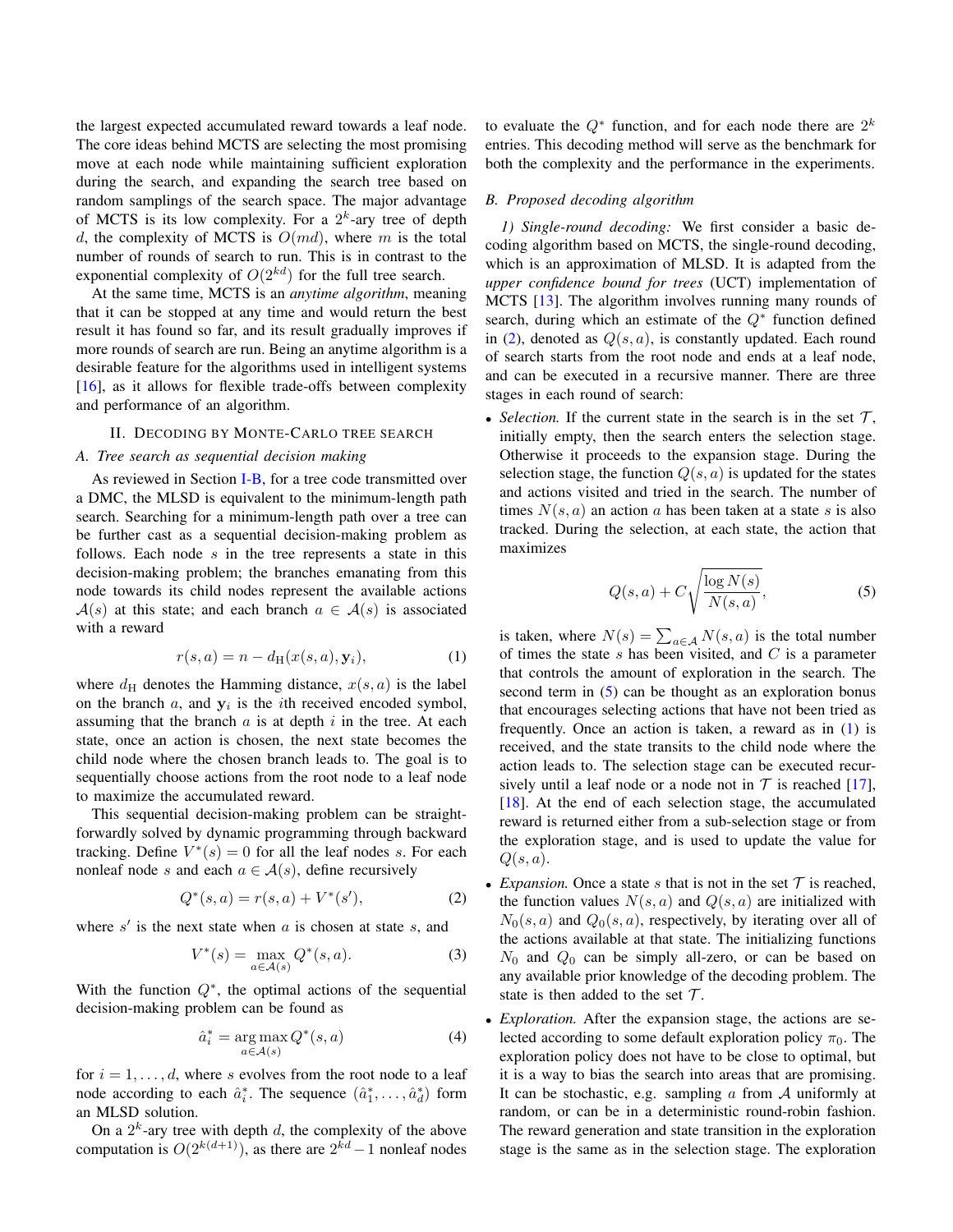stage can also be executed recursively, until a leaf node or a desired depth is reached.

The single-round decoding is run until some stopping criterion is met, which could simply be a fixed number of rounds of search. The information symbols can then be decoded sequentially by taking the action that maximizes  $Q(s, a)$  at each state, from the root node to an leaf node.

Algorithm [1](#page-2-0) below presents a detailed example of the singleround decoding method described above, where the number of rounds of search is fixed to  $m$ . The tree is assumed to have depth d, and the received sequence of encoded symbols is denoted by y.

<span id="page-2-0"></span>Algorithm 1 Single-round decoding by MCTS 1: global variables:  $\mathcal{T}, N(\cdot, \cdot), Q(\cdot, \cdot)$ 2: function  $DECODEBYMCTS(d, m, y)$ 3:  $i \leftarrow 0, \mathcal{T} \leftarrow \emptyset, N(\cdot, \cdot) \leftarrow 0, Q(\cdot, \cdot) \leftarrow 0$ 4: while  $i < m$  do 5: SEARCH(root,  $d$ ,  $y$ ) 6:  $i \leftarrow i + 1$ 7:  $s_1 \leftarrow \text{root}$ 8: **for**  $j = 1$  to d **do** 9:  $\hat{a}_j \leftarrow \arg \max_{a \in \mathcal{A}(s_i)} Q(s_j, a)$ 10:  $s_{j+1} \leftarrow \text{NEXTSTATE}(s_j, \hat{a}_j)$ 11: **return**  $(\hat{a}_1, \ldots, \hat{a}_d)$ 12: function SEARCH $(s, d, y)$ 13: if  $d = 0$  then 14: **return** 0 15: if  $s \notin \mathcal{T}$  then 16: **for**  $a \in \mathcal{A}(s)$  **do** 17:  $(N(s, a), Q(s, a)) \leftarrow (N_0(s, a), Q_0(s, a))$ 18:  $\mathcal{T} \leftarrow \mathcal{T} \cup \{s\}$ 19: **return**  $\text{EXPLORE}(s, d, \mathbf{v})$ 20:  $N(s) \leftarrow \sum_{a \in \mathcal{A}(s)} N(s, a)$ 21:  $a \leftarrow \arg \max_{a \in \mathcal{A}(s)} Q(s, a) + C \sqrt{\frac{\log N(s)}{N(s, a)}}$ 22:  $r \leftarrow \text{REWARD}(s, a, y)$  $23.$  $s' \leftarrow \text{NextSTATE}(s, a)$ 24:  $q \leftarrow r + \text{SEARCH}(s', d-1, y)$ 25:  $N(s, a) \leftarrow N(s, a) + 1$ 26:  $Q(s, a) \leftarrow (1 - \frac{1}{N(s, a)})Q(s, a) + \frac{q}{N(s, a)}$ 27: **return**  $q$ 28: function  $\text{EXPLORE}(s, d, y)$ 29: if  $d = 0$  then 30: return 0 31:  $a \sim \pi_0(s)$ 32:  $r \leftarrow \text{REWARD}(s, a, y)$  $33:$  $s' \leftarrow \text{NextSTATE}(s, a)$ 34: **return**  $r + \text{EXPLORE}(s', d-1, y)$ 

#### *C. Sliding-root MCTS decoding*

In the single-round MCTS decoding described above, each search starts from the root node and ends at a leaf node, and finally all  $d$  information symbols are decoded. When  $d$ is large, this method may not work well with an affordable number of rounds of search; especially for the information symbols with large indices, i.e. those near the leaf nodes, the decoding error can be high. One way to improve is performing multiple rounds of MCTS decoding, where the root of the search in the successive rounds of decoding slides toward the leaf nodes according to the previously decoded information symbols; moreover, the depth of search can be smaller than  $d$ , and different for different rounds of decoding.

For example, a total number of  $d$  rounds of decoding can be performed, where in the ith round of decoding, each round of search starts from a node in the ith level of the tree, determined by the previously decoded information symbols, and in the end of the ith round of decoding only the ith information symbol is decoded. The depth of search in the ith round of decoding can be  $d + 1 - i$ , which allows it to search to a leaf node, or it can be some number smaller than  $d + 1 - i$ .

## *D. Support for anytime reliability*

To support anytime reliability, the decoding does not need to wait for receiving all  $d$  encoded symbols to start. Instead, the ith information symbol can start to be decoded immediately after the ith encoded symbol is received.

One specific way to support anytime reliability is to perform d rounds of MCTS decoding, where the ith round of decoding starts immediately after the ith encoded symbol is received, and each search in that round starts from the root node and ends at a leaf node in the ith level in the tree, namely, the depth of search is  $i$ . In the end of the *i*th round of decoding, the first  $i$  information symbols are decoded. The larger the  $i$  is, the more reliable the decoded information symbols are. Moreover, the earlier an information symbol is sent, the more reliably it can be decoded.

# III. EXPERIMENTS

Two tree codes are used for performing experiments on the proposed algorithm. Both of them are binary codes with rate  $1/2$ , namely  $k = 1$  and  $n = 2$ . One of them has depth 10, and the other has depth 25. Each code is selected from a pool of randomly generated codes with the specified parameters to have the best decoding performance under MLSD. The codeword is sent over a BSC with crossover probability 0.1. For MCTS decoding, the parameter  $C$  in  $(5)$  is set to be in the same order as the search depth.

Figures [2](#page-3-0) to [4](#page-3-1) show the bit error rate (BER) for multiple rounds of MCTS decoding that supports anytime reliability, with the code with depth 10. The number of rounds of search in each round of decoding is set to  $m = 10$ , 100, and 1000, respectively. The grey curves in Figure [3](#page-3-2) and Figure [4](#page-3-1) indicate BER for MLSD. From these figures it is seen that 1) the decoding performance increases as  $m$  is increased: when  $m$  is increased to 1000, the BER of MCTS decoding is even lower than the MLSD, which should not be surprising, as MLSD minimizes the sequence error rate, not necessarily the BER; and 2) for each bit, the BER decreases as the decoding delay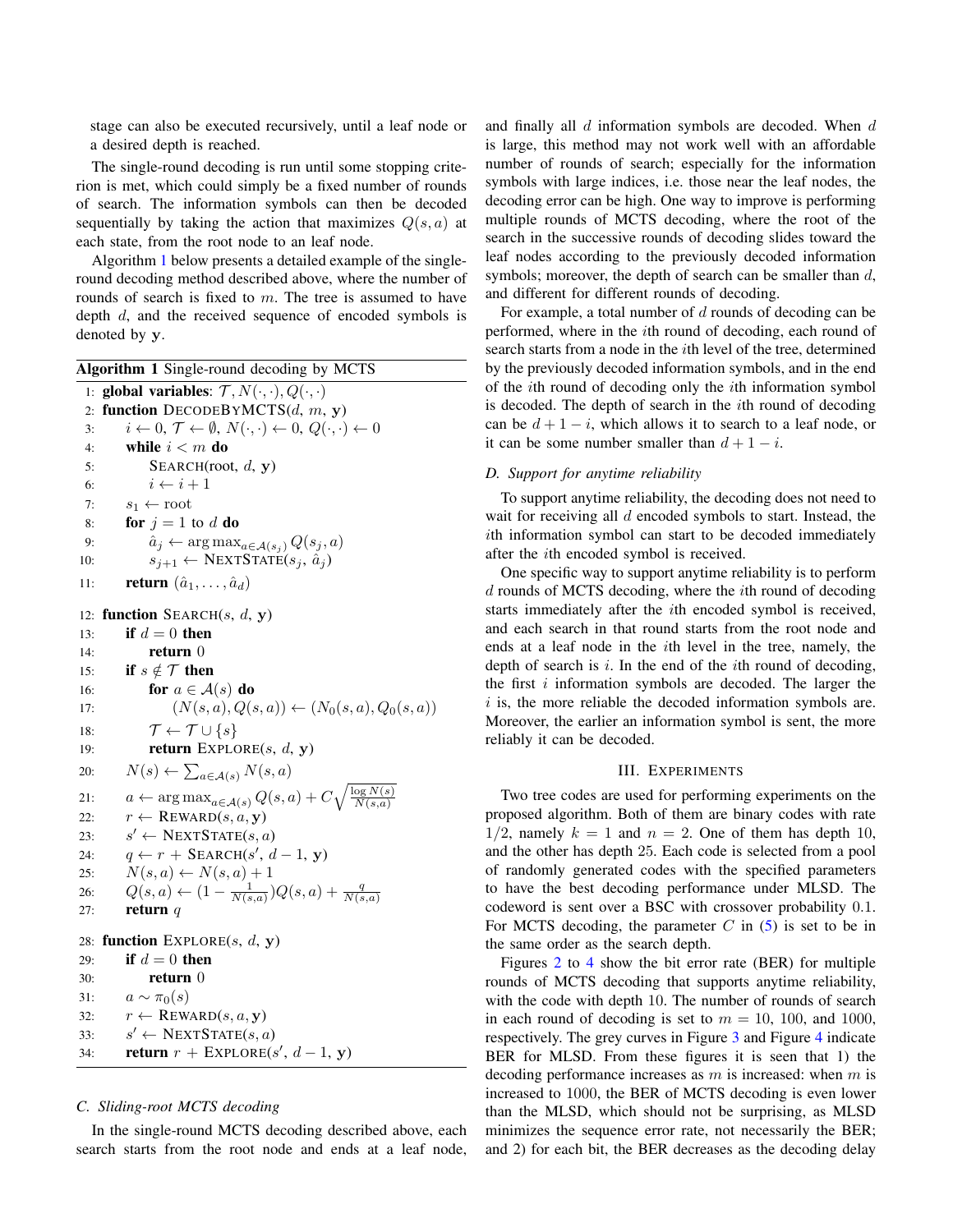increases, namely, when it is decoded in a later round. We can also see the unequal error protection ability of this coding and decoding scheme, that is, the bits sent earlier are better protected against the channel noise, while the most recently sent bits can have a decoding error rate even larger than the channel transition probability. This is a natural property of random tree codes. By increasing the code length, more bits can be protected by the increased search depth.

Figures [5](#page-4-13) and [6](#page-4-14) show the same BER plots for the code with depth 25. One is for the MCTS decoding with  $m = 1000$ , and the other is for MLSD. It can be seen that with a much lower computation complexity, the MCTS decoding has comparable performance with MLSD for bits with indices  $i \leq 4$ . At the same time, the BER for the bits with large index can be much higher than those with smaller indices, which is a downside to have all the bits decoded in a single-round MCTS decoding. To further improve the decoding performance, one could either increase m, or perform sliding-root MCTS decoding.

Figure [7](#page-4-15) compares the BERs for the sliding-root MCTS decoding, the sliding-window full search decoding, and the MLSD, on the code with depth 25. For the sliding-root MCTS decoding, every search is run to the leaf node and  $m = 2048$ rounds of search is run in each round of decoding; while for the sliding-window full search decoding, the search depth is set to 10, so that these two decoding methods have roughly the same computational complexity. It can be seen that for bits with smaller indices, e.g.  $i \le 7$ , the sliding-root MCTS decoding performs slightly better than the sliding-window full search decoding under similar computation complexity.



<span id="page-3-0"></span>Fig. 2. BER for multiple rounds of MCTS decoding supporting anytime reliability, with  $d = 10$  and  $m = 10$ .

# IV. POSSIBLE IMPROVEMENTS AND EXTENSIONS

Some possible improvements and extensions of the proposed decoding method are listed below.

• *Reuse of*  $Q(s, a)$ 



<span id="page-3-2"></span>Fig. 3. BER for multiple rounds of MCTS decoding supporting anytime reliability, with  $d = 10$  and  $m = 100$ . Grey curves indicate BER for MLSD.



<span id="page-3-1"></span>Fig. 4. BER for multiple rounds of MCTS decoding supporting anytime reliability, with  $d = 10$  and  $m = 1000$ . Grey curves indicate BER for MLSD.

When multiple rounds of MCTS decoding are performed, the values of  $Q(s, a)$  obtained in each round of decoding may be reused for the future rounds. This reuse may improve the decoding performance without a heavy increase of the computation complexity. Following the practice in AlphaGo [\[14\]](#page-4-12), [\[15\]](#page-5-0),  $Q(s, a)$  as a function of  $(s, a)$  can even be represented by neural networks and updated by a reinforcement learning scheme.

• *Support for soft output and/or soft input*

The proposed decoding method can be modified to support the soft output, or reliability, for each information symbol. For example, with the sliding-root MCTS decoding, the probability of the ith information symbol being a can be computed as  $\frac{1}{Z}e^{\beta Q(s,a)}$ , where s is the node determined by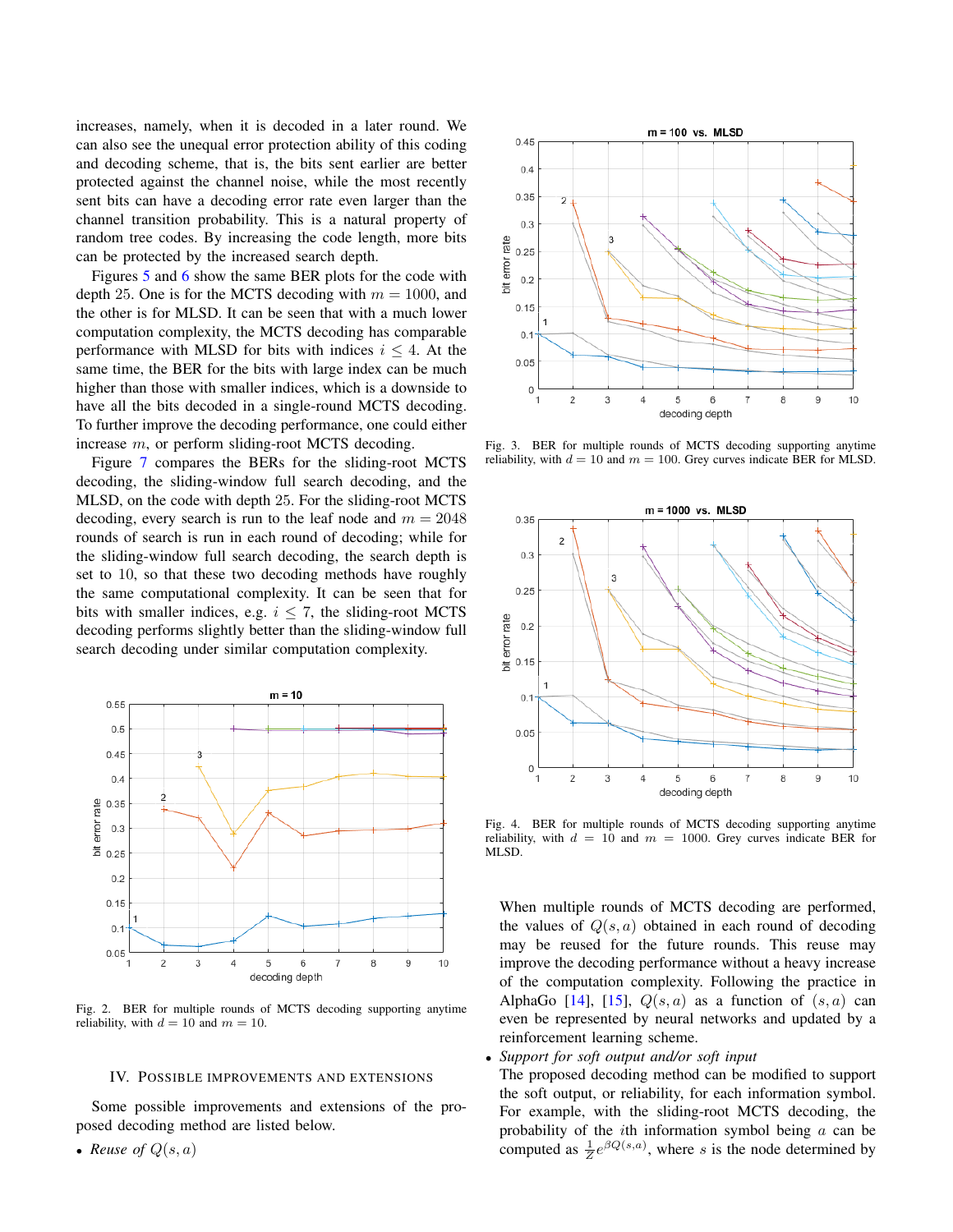the hard decisions of the previous information symbols,  $\beta$ is a parameter that can be tuned, and  $Z$  is a normalization factor. The soft input may also be supported by incorporating any prior knowledge into the initialization functions  $Q_0$ and  $N_0$ .

• *Decoding by Monte-Carlo trellis search*

The proposed decoding method based on MCTS can be naturally extended to decoding codes with a trellis structure. Instead of searching over a tree, the proposed method can be used for searching for the minimum-length path over a trellis, which amounts to the MLSD decoding of the trellis codes over DMC. The decoding method may be termed as decoding by Monte-Carlo *trellis* search.

• *Decoding irregular tree codes*

The proposed decoding method can also be used for irregular tree codes, e.g. the recently proposed polar-adjusted convolutional (PAC) codes [\[19\]](#page-5-4).



<span id="page-4-13"></span>Fig. 5. BER for multiple rounds of MCTS decoding supporting anytime reliability, with  $d = 25$  and  $m = 1000$ .

### **REFERENCES**

- <span id="page-4-0"></span>[1] J. Wozencraft, "Sequential decoding for reliable communication," Research Lab of Electronics, MIT, Tech. Rep., 1957.
- <span id="page-4-1"></span>[2] L. Bahl, J. Cocke, F. Jelinek, and J. Raviv, "Optimal decoding of linear codes for minimizing symbol error rate," *IEEE Transactions on Information Theory*, vol. 20, no. 2, pp. 284–287, 1974.
- <span id="page-4-2"></span>[3] F. R. Kschischang and V. Sorokine, "On the trellis structure of block codes," *IEEE Transactions on Information Theory*, vol. 41, no. 6, pp. 1924–1937, 1995.
- <span id="page-4-3"></span>[4] A. Sahai and S. Mitter, "The necessity and sufficiency of anytime capacity for stabilization of a linear system over a noisy communication link, Part I: Scalar systems," *IEEE Trans. Inform. Theory*, vol. 52, no. 8, pp. 3369–3395, 2006.
- <span id="page-4-4"></span>[5] L. Schulman, "Coding for interactive communication," *IEEE Trans. Inform. Theory*, vol. 42, no. 6, pp. 1745–1756, 1996.
- <span id="page-4-5"></span>[6] P. Elias, "Coding for noisy channels," *IRE Conv. Rec.*, pp. 37–46, Mar. 1955.
- <span id="page-4-6"></span>[7] R. T. Sukhavasi and B. Hassibi, "Linear time-invariant anytime codes for control over noisy channels," *IEEE Transactions on Automatic Control*, vol. 61, no. 12, pp. 3826–3841, 2016.



<span id="page-4-14"></span>Fig. 6. BER for MLSD, with  $d = 25$ .



<span id="page-4-15"></span>Fig. 7. BER for sliding-root MCTS decoding, with  $d = 25$  and  $m = 2048$ , compared with BER for sliding-window full search decoding with search depth 10 and BER for MLSD.

- [8] L. Grosjean, L. K. Rasmussen, R. Thobaben, and M. Skoglund, "Systematic LDPC convolutional codes: Asymptotic and finite-length anytime properties," *IEEE Transactions on Communications*, vol. 62, no. 12, pp. 4165–4183, 2014.
- <span id="page-4-7"></span>[9] M. Noor-A-Rahim, K. D. Nguyen, and G. Lechner, "Anytime reliability of spatially coupled codes," *IEEE Transactions on Communications*, vol. 63, no. 4, pp. 1069–1080, 2015.
- <span id="page-4-8"></span>[10] S. Lin and D. J. Costello, *Error Control Coding*, 2nd ed. Pearson, 2005.
- <span id="page-4-9"></span>[11] J. G. Proakis and M. Salehi, *Digital Communications*, 5th ed. McGraw-Hill Education, 2007.
- <span id="page-4-10"></span>[12] R. Coulom, "Efficient selectivity and backup operators in Monte-Carlo tree search," in *Proceedings Computers and Games*. Springer-Verlag, 2006.
- <span id="page-4-11"></span>[13] L. Kocsis and C. Szepesvári, "Bandit based Monte-Carlo planning," in *European Conference on Machine Learning*. Springer, 2006.
- <span id="page-4-12"></span>[14] D. Silver, A. Huang, C. J. Maddison, A. Guez, L. Sifre, G. van den Driessche, J. Schrittwieser, I. Antonoglou, V. Panneershelvam, M. Lanctot, S. Dieleman, D. Grewe, J. Nham, N. Kalchbrenner, I. Sutskever, T. Lillicrap, M. Leach, K. Kavukcuoglu, T. Graepel, and D. Hassabis,